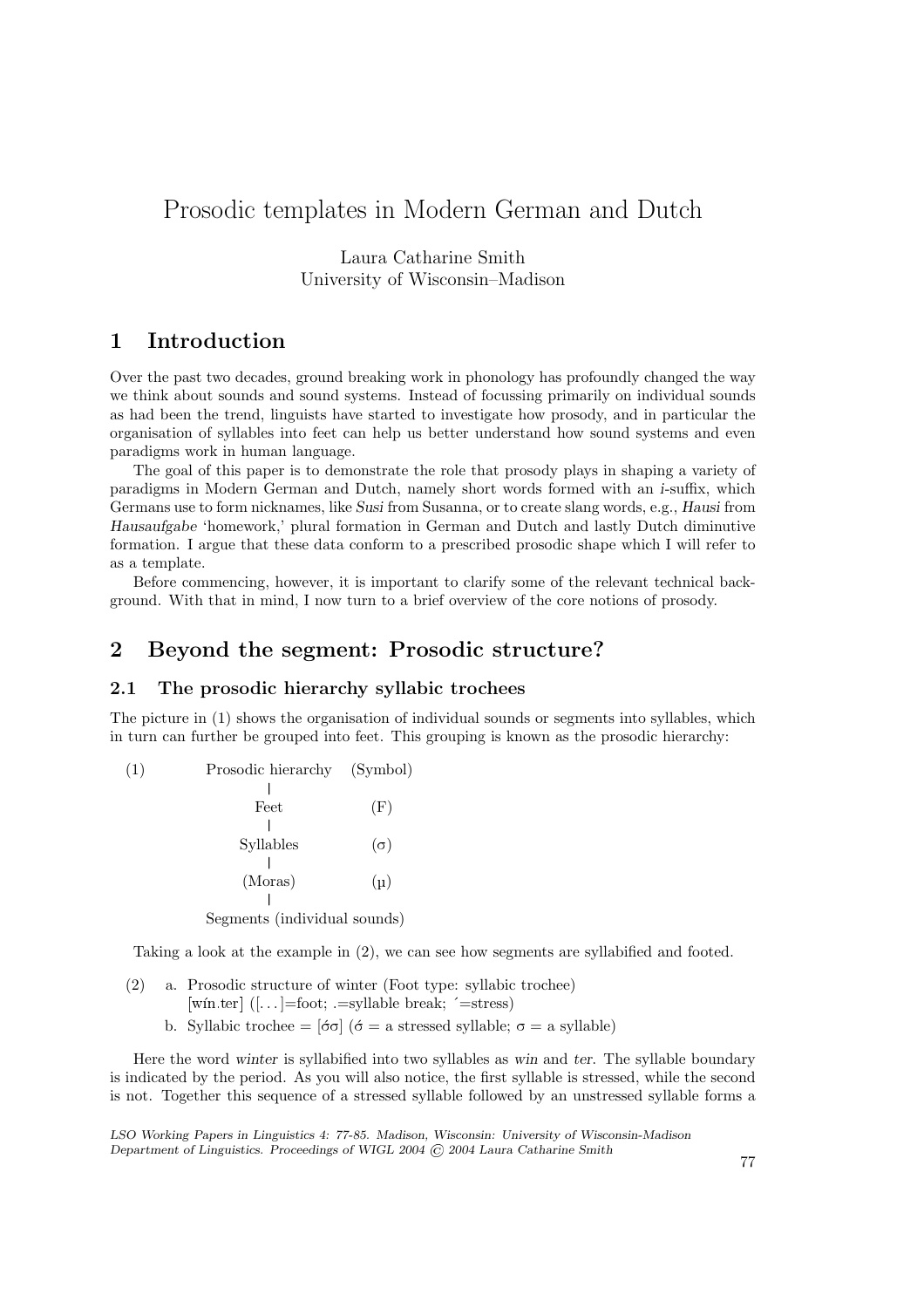type of foot known as a syllabic trochee. This is one of the main types of feet in Modern German and Dutch, though by no means the only type since some feet are monosyllabic.

#### 2.2 What are templates?

So one question remains, namely what do I mean by a template? A template can be thought of as the fixed prescribed shape that a word or paradigm must have to be well-formed. In other words, a template stipulates a prosodic unit, e.g., a foot or syllable, or a combination of prosodic units, e.g., one foot and two syllables, which constrains the shape of stems or words. The template used in a particular paradigm is assumed specifically for that paradigm and does not necessarily dictate the shape of all words and paradigms, as will be shown for Dutch. With these things in mind, we can now examine the data.

# 3 Prosodic templates in Modern German

#### 3.1 German i-constructions

In German, abbreviations and nicknames can be formed by taking a portion of the word and adding  $i$  to the end. Examples are given in  $(3)$ :

- (3) Formation of abbreviations and nicknames in German (based on Féry 1997)
	- a. Personal names

|                | Katharína<br>Thómas<br>Susánna | [Ká.thi]<br>[Tó.mmi]<br>$[S$ ú.si $]$ |           | Andréas<br>Gabriéle<br>Sebástien | [Án.di]<br>$[G\acute{a}$ .bi<br>[Bá.sti] |
|----------------|--------------------------------|---------------------------------------|-----------|----------------------------------|------------------------------------------|
| b.             | Nouns                          |                                       |           |                                  |                                          |
|                | Studént                        |                                       | 'student' |                                  | [Stú.di]                                 |
|                | Háusaufgábe                    |                                       |           | 'homework'                       | [Háusi]                                  |
|                | Méerschweinchen                |                                       |           | 'guinea pig'                     | [Méeri]                                  |
|                | Kriminalromán                  |                                       |           | 'detective novel'                | [Krími]                                  |
|                | Kompóst                        |                                       | 'compost' |                                  | Kom[pósti]                               |
| $\mathbf{c}$ . | $\rm Adjectives^1$             |                                       |           |                                  |                                          |

doof 'stupid, silly' [dóo.fi]

As these examples illustrate, i-formations are typically constructed by taking the first part of the word up to and including the beginning of the second syllable, e.g., Andreas  $> An.d$ , and then adding the suffix -i. As the forms in the right hand column of (3) show, the short form in every case ends in a syllabic trochee, namely the sequence of a stressed syllable followed by an unstressed syllable. Regardless of where the stress fell on the original word, the stress is shifted to the second to last syllable of the word to ensure that the word ends in the stressed-unstressed syllable sequence. For instance, in the word Student, the stress is on the final syllable. However, in Studi, the stress has been shifted to the first syllable which results in the stressed-unstressed sequence of the required syllabic trochee.

Thus, the result of all i-formations adhere to a particular foot shape, namely they must all end in a syllabic trochee. Since this is a specific shape which all i-formations must have, then we can say that this trochaic requirement is the prosodic template for *i*-formations. In fact, Fery (1997: 465) states the following:

<sup>&</sup>lt;sup>1</sup>It should be noted that many speakers actually produce *doofi* as *doo*[v]*i*. However, since the voicing of the fricative does not play a role in the current discussion, it is set aside.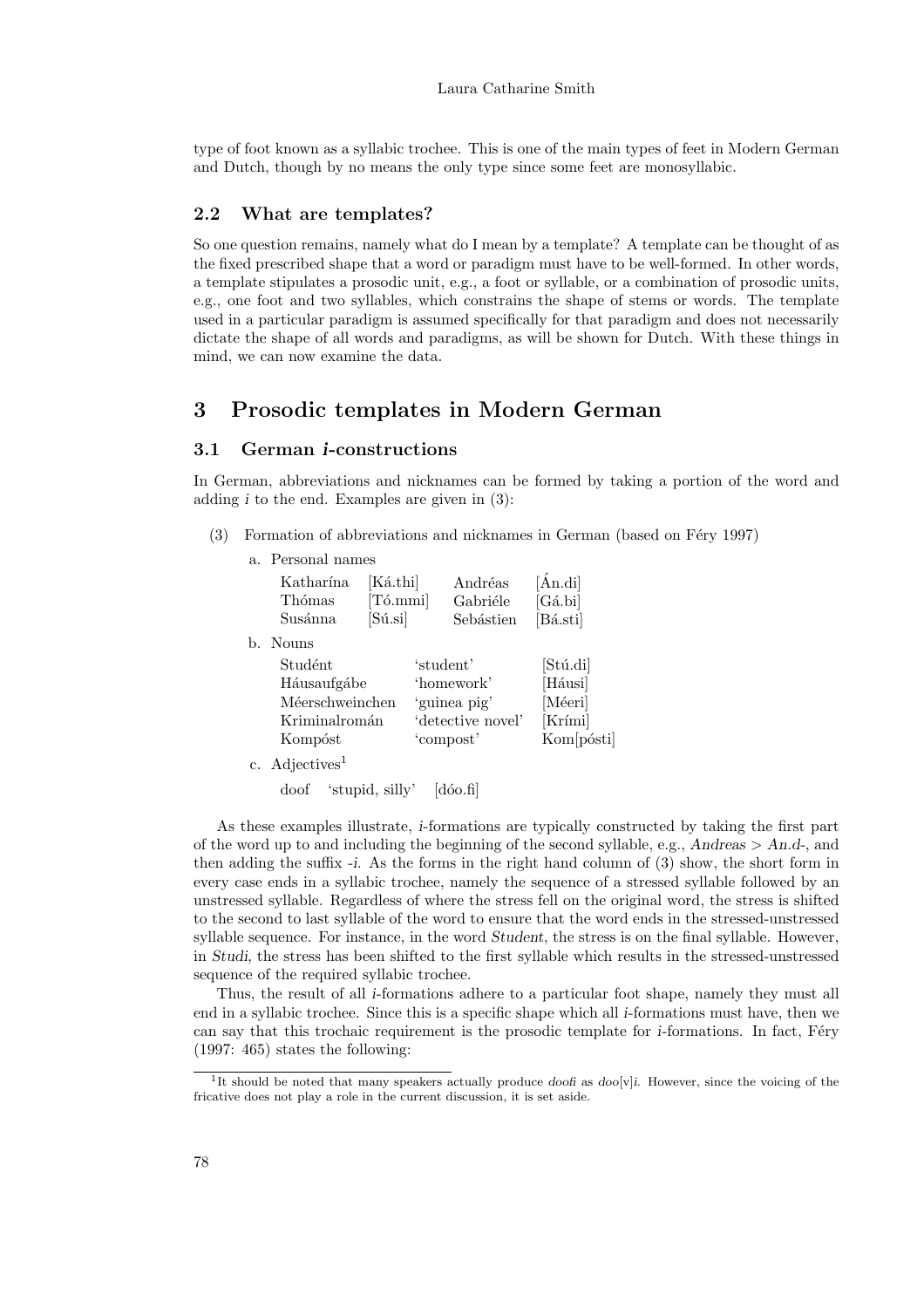The result of this suffixation is namely prosodically stipulated, and the stems are virtually wedged into a template by force to fit this prescribed form. The stipulation is that the resulting word must build a trochee; that means, it must consist of an accented syllable followed by an unaccented syllable. [My translation]

I would thus propose that i-formation uses the specific template shown in (4) where the square brackets represent the boundaries of the foot and the number sign indicates the end of the word:

(4) Template for *i*-construction: ...  $\begin{bmatrix} 6+i \end{bmatrix}$  #

The template can thus be read to mean that the word will end in a stressed syllable plus the suffix i.

### 3.2 German plurals (Wiese 2000 and 2001)

Perhaps one of the most intriguing sets of data from Modern German comes from the plurals. The apparent chaos of the German plurals looks much more systematic when viewed from the perspective of prosodic unity. In fact plural formation in German exhibits templatic behaviour similar to that found in the i-constructions. Setting aside umlaut in the plural, German has five discrete plural markers (Wiese 2001). Examples are provided in (5).

(5) Plural formation suffixes in German (umlaut set aside) (Wiese 2001)

| а. | -e             | Hund+e 'dogs', Tisch+e 'tables', Argument+e 'arguments',            |
|----|----------------|---------------------------------------------------------------------|
|    |                | $Paket+e'packages'$                                                 |
| b. | $-(e)$ n       | Uhr+en 'watches', Frau+en 'women', Partei+en 'parties',             |
|    |                | $Idee+en'ideas'$                                                    |
| c. | -er            | Kind+er 'children', Wäld+er 'forests', Spitl+er 'hospitals',        |
|    |                | Regiment+er 'regiments'                                             |
|    | $-\mathcal{O}$ | Vögel 'birds', Ruder 'oars', Computer 'computers', Filter 'filters' |
| е. | $-S$           | Auto+s 'cars', Club+s 'clubs', Sofa+s 'sofas', Clown+s 'clowns'     |

Since the plural suffix -s serves as a default and fails to pattern with the other plural markers prosodically, I will leave it aside in the discussion. This means that the plural forms relevant to a discussion of prosodic templates are those in (5a)-(5d). As these examples illustrate, originally monosyllabic nouns become disyllabic in the plural, while disyllabic nouns such as der Vogel ∼ die Vögel 'bird,' der Filter ∼ die Filter 'filter,' etc. from (5d) take the zero morpheme.

When we examine the choice between -en and -n illustrated in  $(6)$ , we see that the shape of the plural forms is constrained by more than just a two syllable minimum.

(6) Allomorphy of the plural suffix -(e)n (examples from Wiese 2001: 20)

| a. Uhr+en 'watches, clocks'      | $\lceil \acute{\sigma} \sigma \rceil$  | b. | Stéuer+n 'taxes'          | $ \acute{\sigma}\sigma $               |
|----------------------------------|----------------------------------------|----|---------------------------|----------------------------------------|
| $J\text{ágd}+\text{en 'hunts' }$ | $\left[\acute{\sigma}\sigma\right]$    |    | $M\text{áuer}+n$ 'walls'  | $\lbrack \sigma \sigma \rbrack$        |
| Fabrík+en 'factories'            | $\sigma$ $\sigma$ $\sigma$             |    | $N$ úmmer $+n$ 'numbers'  | $\lbrack \acute{\sigma}\sigma \rbrack$ |
| Figure 5                         | $\sigma$ [ $\acute{\sigma}$ $\sigma$ ] |    | Táfel+n 'tables, tablets' | $\lbrack \sigma \sigma \rbrack$        |
| $Idée+en'ideas'$                 | $\sigma$ [ $\acute{\sigma}$ $\sigma$ ] |    | $Scháufel+n 'shovels'$    | $\lceil\!\!\cdot\!\!\sigma\!\!\rceil$  |
|                                  |                                        |    |                           |                                        |

As these examples show, the plural forms also conform to a final disyllabic trochee. This pattern is illustrated immediately to the right of each example. In fact, the disyllabic minimum requirement is a consequence of this larger overriding constraint that plural forms end in a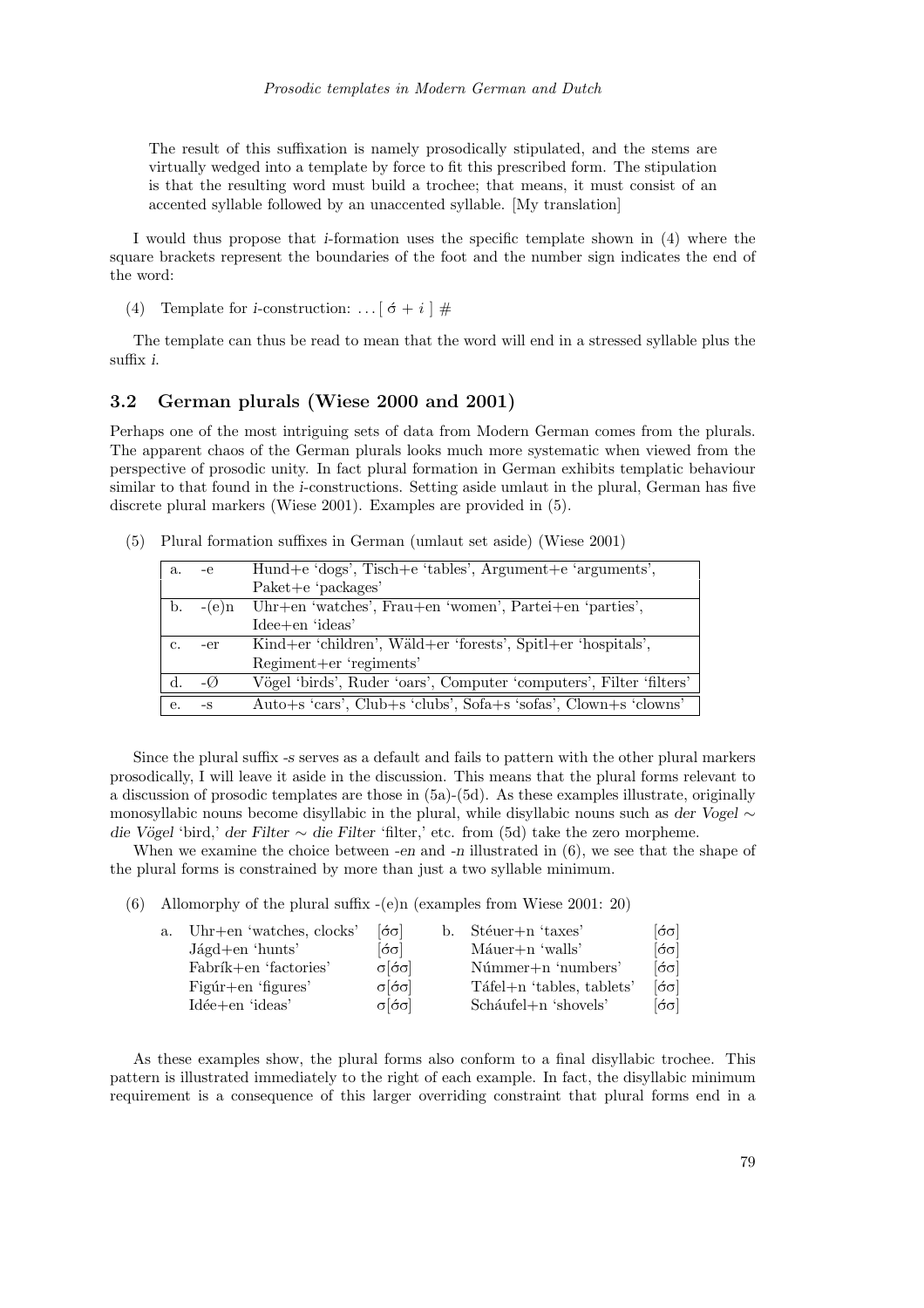#### Laura Catharine Smith

syllabic trochee since this very foot type assumes two syllables. As such, the plural ending -en forms the second syllable of the trochee for the monosyllabic stems in the examples in (6a), for instance,  $Uhr+en$ , Jagd+en, etc. In the case of the disyllabic singulars, Fabrík, Figúr, and Idée, the final syllable is stressed, meaning that the addition of the plural suffix -en results in the requisite stressed-unstressed syllable sequence of the disyllabic trochee. In each of the (6b) examples, on the other hand, the singular already conforms to a disyllabic trochee and thus the plural suffix -n does not disrupt this shape since it does not add an additional syllable.

| $\lceil 6 \rceil$<br>$(7)$ a. *Uhr+n               | $*$ Steuer+en<br>$ \sigma \sigma $ σ<br>◡.      |  |  |  |
|----------------------------------------------------|-------------------------------------------------|--|--|--|
| $\ddot{r}$ , $\ddot{r}$<br>$*Jagd+n$<br>$ \sigma $ | $*$ Mauer+en<br>$\lceil \sigma \sigma \rceil$   |  |  |  |
| $*$ Figur $+n$                                     | $*$ Tafel+en<br>$ \acute{\sigma}\sigma \sigma $ |  |  |  |

Now let us consider for a moment if the converse occurred, as illustrated in (7). The incorrect plural forms, marked by the asterisk, either lack the second syllable to create the disyllabic trochee as in (7a) or they include one syllable too many to the right edge of the trochaic foot as in (7b).

At this point, we can summarise the plural as in (8) where again the square brackets denote the foot boundaries:

- (8) The syllabic trochee in Modern German plurals
	- a. -e [Hún.de] 'dogs', [Tí.sche] 'tables', Argu[mén.te] 'arguments', Pa[ké.te] 'packages'
	- b.  $-(e)n$  [Uh.ren] 'watches', [Fráu.en] 'women', Par[téi.en] 'parties', I[dée.en] 'ideas'
	- c. -er [Kín.der] 'children', Regi[mén.ter] 'regiments'
	- d.  $-\varnothing$  [V $\ddot{\text{o}}$ .gel] 'birds', [Rú.der] 'oars', Com[pú.ter] 'computers', [Fíl.ter] 'filters'

These examples permit us to draw the generalisation that all plural forms, except those formed by the -s, end in this syllabic trochee. By extension, we can thus argue that the syllabic trochee forms the German plural template which applies to the right edge of the plural.

### 4 Prosodic templates in Modern Dutch

#### 4.1 Dutch plurals

The pattern in Dutch is similar to that found in German, despite differences in the plural markers themselves. In Dutch, the plural is formed by adding either -s or -en to the noun stem. Whereas the plural suffix-s did not interact with prosodic structure in German, it does in Dutch. As Booij  $(1998)$  states,  $-$ s is found after an unstressed syllable, while  $-$ on forms the plural after a stressed syllable. This is illustrated in (9):

(9) Plural formation in Dutch (examples from Booij 1998 and van der Hulst and Kooij 1998)

| -s following unstressed syllable |          |     |                                     | -en following stressed syllable |
|----------------------------------|----------|-----|-------------------------------------|---------------------------------|
| kánon $\sim$ kánons              | 'canon'  |     | $\text{kanón} \sim \text{kanónnen}$ | ∸'gun'                          |
| $n \text{átie}$ $\sim$ náties    | 'nation' |     | genie $\sim$ genien                 | 'genius'                        |
| váder $\sim$ váders              | 'father' | non | $\sim$ nonnen                       | 'nun'                           |
| $t$ óekan $\sim t$ óekans        | tucan'   |     | knie $\sim$ knien                   | 'knee'                          |
|                                  |          | bal | $\sim$ ballen                       | 'ball (object for play)'        |

Booij proposes that the choice of plural suffixes is motivated by foot structure, so that plural nouns end in disyllabic trochees. Consequently, if the base ends in a trochaic foot, then plurals will have -s; otherwise, plurals will take  $-(e)n$  (van der Hulst and Kooij 1998). For bases already ending in a trochaic foot, the addition of -s will not disturb this desired foot structure. The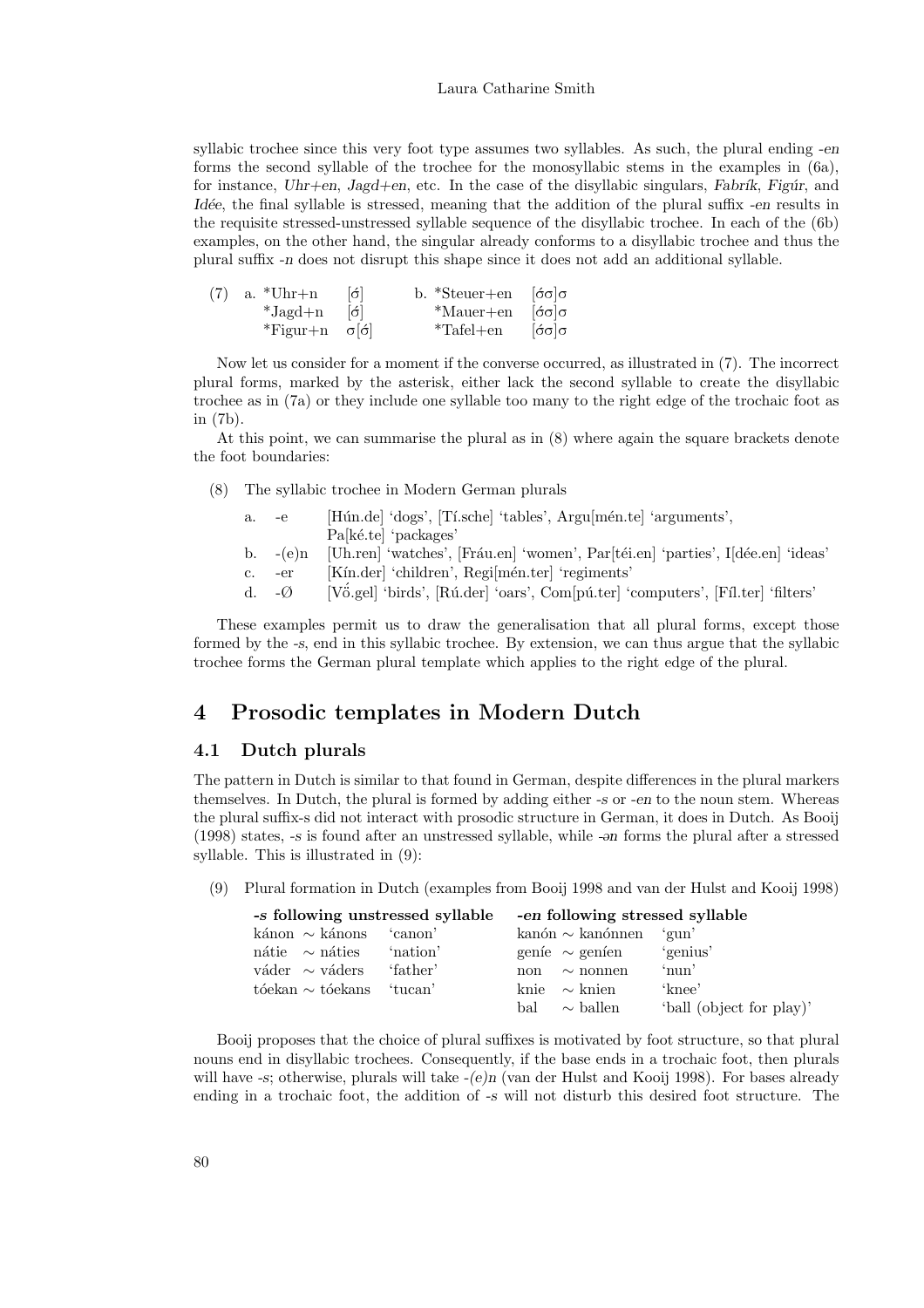addition of -en to a stem which does not already end in a trochaic foot results in the formation of a disyllabic foot.

The so-called exceptions to this pattern can also receive a systematic account. Examples are provided in (10).

- (10) Apparent exceptions to Dutch plural formation
	- a. Non-native words:

bal ∼ bals 'ball, dance' (vs. bal ∼ ballen 'ball, sphere'), club ∼ clubs 'id.', stop ∼ stops 'id.' (vs. stop ∼ stoppen 'plug'), cadéau ∼ cadéau's 'gift', etc. (cf. van der Hulst and Kooij 1998).

- b. Specific suffixes select a particular plural suffix:
	- i. diminutive always has plural with -s, e.g., kopjes 'little cups', huisjes 'little houses $\cdot$
	- ii. words ending in -ing always take -en, e.g., haringen 'herring [pl.],' wandelingen 'walks,' leerlingen 'pupils, students.'
- c. Words ending in schwa:

Either -s or -en: kad[ə] 'quay'  $\sim$  kad[ə]s/kad[ə]n (< kade-en) (cf. Booij 1998)

For instance, many non-native words form their plural using -s, as in (10a), thereby retaining the plural form and/or prosodic structure of the source language.

For words ending in schwa, prevocalic schwa-deletion would delete the stem-final schwa if -en were affixed. This deletion would eliminate the additional syllable which would otherwise disrupt foot structure, e.g., \*kade+en (without deletion) versus kad+en (with deletion). Both kades and kaden form the desired disyllabic trochee at the end of the plural and thus the outcome of both pluralisations would fit the plural template. Although both are possible plural forms, van der Hulst and Kooij (1998) note that the forms with -en are not as common. This can be easily explained by the fact that in speech, the n of the plural ending is frequently lost, rendering the plural identical to the singular form. This would be avoided to ensure morphological transparency between the singular and the plural forms.

The plural template in Dutch can thus be described in the following terms: the plural should end in disyllabic trochee, i.e.,  $[\dot{\sigma}\sigma]$ . Recall that this is the same template proposed for German plurals.

All three sets of data presented thus far have provided examples where the output of suffixation must end in a disyllabic trochee. However, as already noted above, this is not the only type of foot possible in either German or Dutch. Consequently it is not enough to say that the words must end in a foot. Rather they must end in a very particular type of foot, namely the disyllabic trochee, the sequence of a stressed syllable followed by an unstressed syllable. This stipulation as I have pointed out serves as a template, the prescribed shape of the plural form or i-construction, which determines the well-formedness of the suffixed form.

#### 4.2 Dutch diminutives

An additional type of foot-based template can also be described at this point. This template is exemplified by Dutch diminutives. As the data in  $(11)^2$  illustrate, the diminutive suffix has a number of forms depending on a variety of factors, including the final consonant. For instance, when the noun ends in an obstruent, as in (11b), the suffix is simply -je.

Most noteworthy, however, are the diminutive forms of nouns ending in sonorants, i.e., nasals, liquids, and glides. Nouns ending in a vowel and single liquid or nasal have the extended suffix

 $2V$  denotes a vowel and C denotes a consonant in the tables and in the discussion.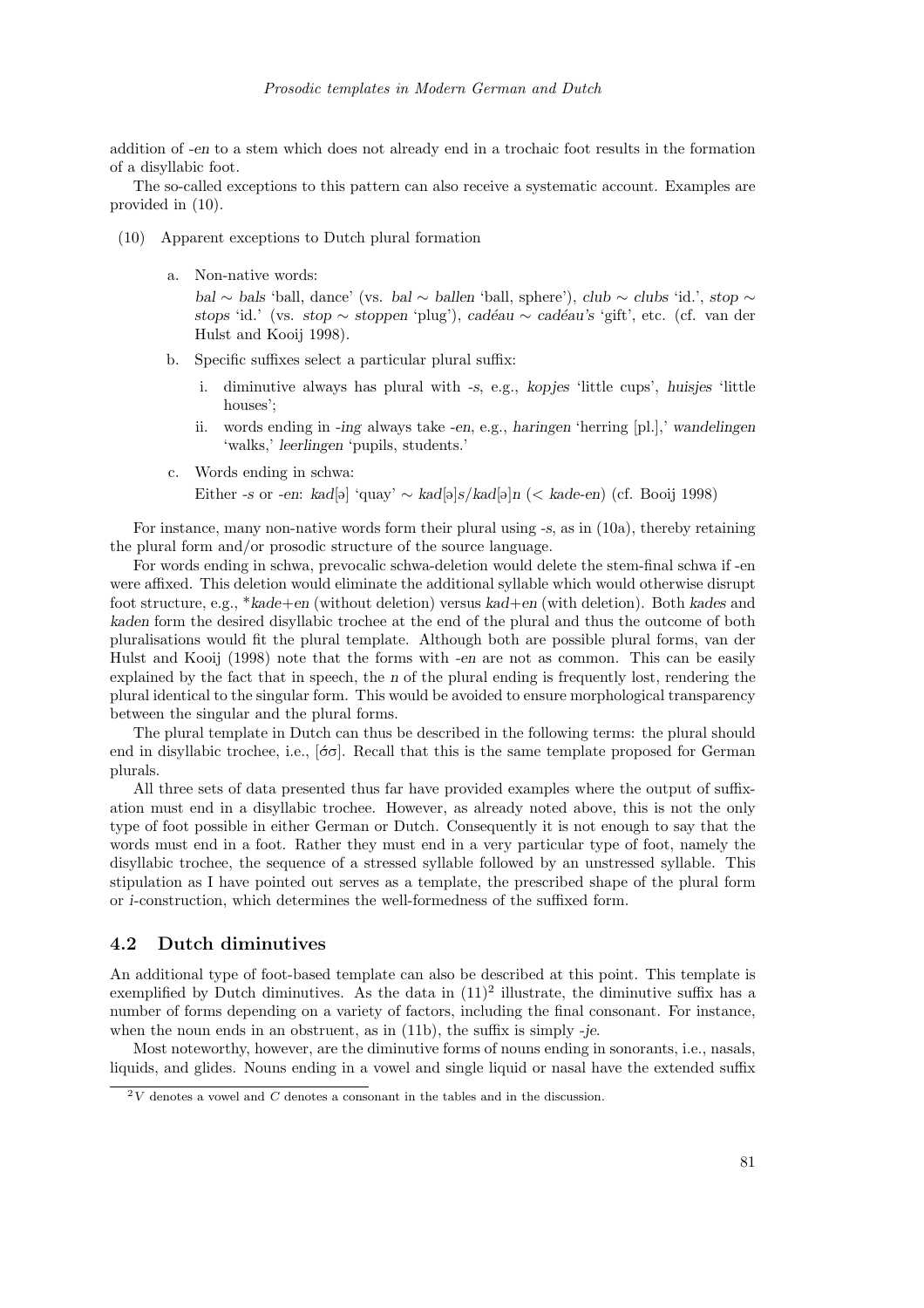| a. -etje                 |                                   |                                  |
|--------------------------|-----------------------------------|----------------------------------|
| Stem ending in           |                                   | Examples                         |
| short $V + liquid$       | balletje 'ball'                   | tolletje 'toll, duty'            |
|                          | karretje 'car'                    | torretje 'beetle'                |
| $+$ nasal                | kannetje 'can'                    | tonnetje 'cask; ton'             |
|                          | kammetje 'comb'                   | bommetje 'bomb'                  |
|                          | tangetje 'tongs'                  | tongetje 'tongue'                |
| $\mathbf{b.}$ -je        |                                   |                                  |
| obstruent                | busje 'bus'                       | baasje 'master'                  |
|                          | hulsje 'shell, cover'             | kerkje 'church'                  |
|                          | balkje 'beam; staff'              | huisje 'house'                   |
| $c. -pje$                |                                   |                                  |
| $long V + [m]$           | duimpje 'thumb'                   | raampje 'ramp'                   |
|                          | boompje 'tree'                    | bloempje 'flower'                |
| short $V + liquid + [m]$ | halmpje 'stalk, blade'            | bermpje 'edge of road'           |
|                          | zwermpje 'swarm'                  |                                  |
| $d. -tje$                |                                   |                                  |
| $long V + [n]$           | laantje 'avenue'                  | boontje 'bean'                   |
|                          | duintje 'dune'                    | Heintje 'man, Harry'             |
| $+$ [I]                  | baaltje 'bale'                    | kuiltje <sup>3</sup> 'pit, hole' |
|                          | wieltje 'wheel'                   | stoeltje 'chair'                 |
| $+$ [r]                  | boortje 'drill'                   | boertje 'farmer'                 |
|                          | veertje 'feather; ferry'          | vuurtje 'fire'                   |
| $+$ [j]                  | zooitje 'heap, bunch'             | boeitje 'handcuff, buoy'         |
|                          | vlaaitje 'flan, tart'             | kooitje 'cage; duck decoy'       |
| $+$ [w]                  | eeuwtje 'century, age'            | kieuwtje 'gill'                  |
|                          | duwtje 'push, shove'              | zwaluwtje 'swallow (bird)'       |
| $+$ Ø                    | zeetje 'sea'                      | kadootje 'gift'                  |
|                          | $\text{laatje}$ (< lade 'drawer') | uitje 'onion; outing'            |
| short $V + [r] + [n]$    | kerntje 'stone, nucleus'          | urntje 'urn'                     |
|                          |                                   |                                  |

(11) Distribution of diminutive allomorphs in Standard Dutch (based on van der Hulst 1984)

-etje as in (11a), while all others have the suffix -tje with the assimilation of the consonant t to the place of articulation of the word final consonant, e.g., p after m, etc.

The question remains, however, as to why the extended -etje form appears in some cases, but the -tje/-pje-type forms elsewhere? An examination of the prosodic structure of the noun stems sheds light on this alternation. As (12) illustrates, there are two distinct groups. In the first group are stems which are either heavy, in other words end in a VVC or VCC, also known as superheavy syllables, or stems which are disyllabic both of which are shown in (12a). The second group includes those stems which are light, i.e., those stems with rhymes of the shape -VC, as in (12b).

Stems that are disyllabic ( $\sigma\sigma$ ) and heavy (H) as in (12a) pattern together in taking the -Tje<sup>4</sup> diminutive ending, while the light stems in (12b) take the extended ending -etje. The behaviour of these stems is thus demonstrated to be based on their weight or shape as summarised in (13). In the history of the West Germanic languages such as German, English, and Dutch, a heavy

<sup>&</sup>lt;sup>3</sup>In addition to the meaning "small hole or pit", kuiltje can also refer to a dimple.

 ${}^{4}T$  represents all voiceless stops without reference to place of articulation.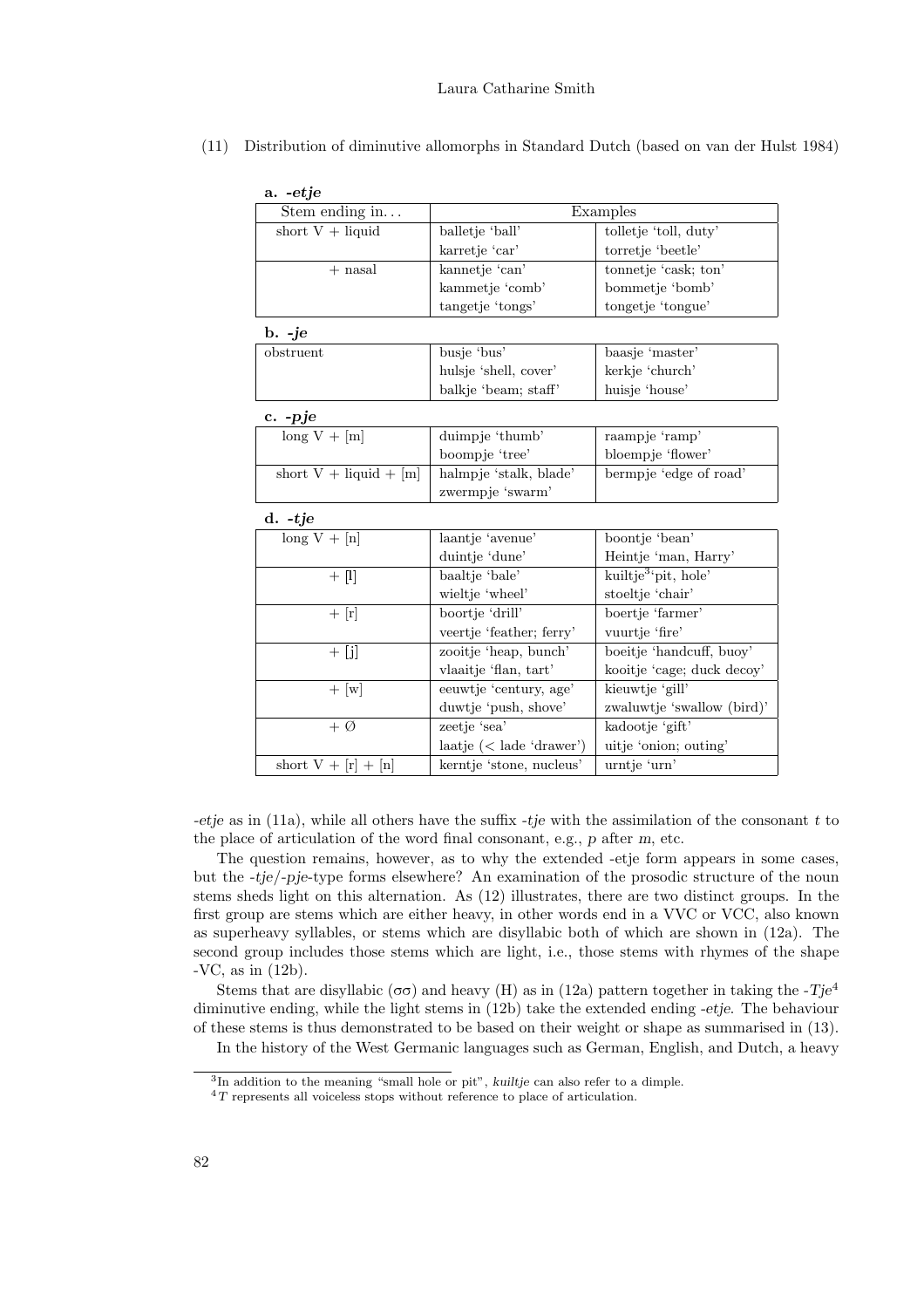(12) Diminutive endings for light (L) versus heavy (H) stems for nouns ending in liquids or

|      |                              | a. Unextended diminutive ending attaches to H or $\sigma\sigma$ stems |           |          |
|------|------------------------------|-----------------------------------------------------------------------|-----------|----------|
| -tje | $\sigma\sigma$               | short $V + [n]$                                                       | haventje  | torentje |
| -tje | $\mathbf{U}$<br>л            | $long V + [n]$                                                        | laantje   | boontje  |
|      |                              |                                                                       | duintje   | heintje  |
| -tje | $\sigma\sigma$               | short $V + [l]$                                                       | lepeltje  | mereltje |
| -tje | H                            | $long V + 1$                                                          | baaltje   | kuiltje  |
|      |                              |                                                                       | wieltje   | stoeltje |
| -tje | $\sigma\sigma$               | short $V + [r]$                                                       | bakkertje | gozertje |
| -tje | <b>TT</b><br>$\mathbf{H}$    | $\log V + [r]$                                                        | boortje   | boertje  |
|      |                              |                                                                       | veertje   | vuurtje  |
| -pje | $\sigma\sigma$               | short $V + [m]$                                                       | bodempje  |          |
| -pje | $\mathbf{U}$<br>$\mathbf{H}$ | $\log V + [m]$                                                        | duimpje   | raampje  |
|      |                              |                                                                       | boompje   | bloempje |
| -pje | H                            | short $V$ + liquid + [m]                                              | halmpje   | bermpje  |
|      |                              |                                                                       | zwermpje  |          |

a. Unextended diminutive ending attaches to H or  $\sigma\sigma$  stems

#### b. Extended diminutive ending (-etje) attaches to light stems

|        | -etje $\vert$ L = CVC $\vert$ short V + nasal  | kannetje | tonnetie |
|--------|------------------------------------------------|----------|----------|
| $>$ LL |                                                | kammetje | bommetje |
|        |                                                | tangetje | tongetje |
|        | -etje $\vert$ L = CVC $\vert$ short V + liquid | balletje | tolletje |
|        |                                                | karretje | torretje |

(13) 
$$
\left\{ \begin{array}{c} H \\ \sigma \sigma \end{array} \right\} + Tje
$$
  
L + etje

nasals

syllable could form a foot on its own while the sequence of two syllables (where  $\sigma_1$  is typically L, and  $\sigma_2$  is L or H) was equivalent to a H syllable via resolution (cf. e.g., Boutkan 1995). Conversely, a light stem alone was not considered equivalent to H although it could be argued to form a foot on its own.

If we consider the possibility that the schwa is not part of the diminutive suffix itself, but rather serves to expand the stem to which it attaches, then the addition of -e- between the light noun and the diminutive suffix expands the stem to the shape CVCe or [LL] rendering it prosodically equivalent to  $\sigma\sigma$  and therewith H. This scenario is illustrated in (14).

(14) Prosodic shapes of stems pre- and post-diminutive formation

|                | Original stem | Diminutive Formation |          | Prosodic Shape of Stem Output |
|----------------|---------------|----------------------|----------|-------------------------------|
| Η              | laan          | Cie<br>$H -$<br>+    | laantie  | $H + Cje$                     |
| $\sigma\sigma$ | bezem         | $\sigma\sigma + Cie$ | bezempje | $\sigma\sigma + C$ je         |
| ப              | bal           | $+$ $\theta$ + tie   | balletje | $+$ tje<br>$\sigma\sigma$     |

Since the prosodic shape of stems following diminutive formation is either H or  $\sigma\sigma$ , regardless of the initial shape of the noun, I propose that the prosodic template to which the diminutive suffix appends is either a H or  $\sigma\sigma$  stem when the noun ends in a liquid or nasal. I argue that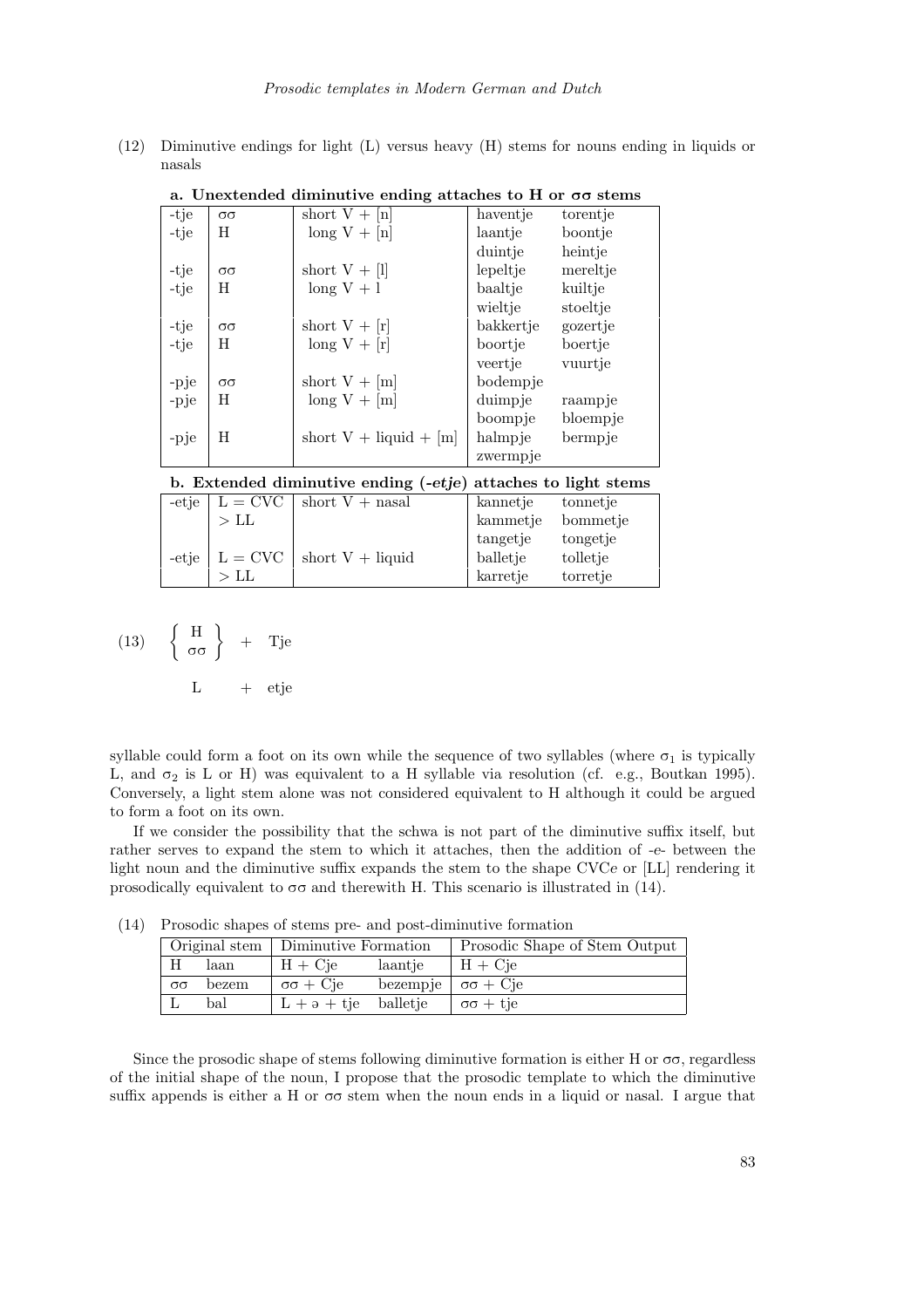schwa is epenthesised to a light stem noun so as to fit the stem to the prosodic template, in this case  $\sigma\sigma$ , which is necessary for diminutive affixation to occur. Although the light stem could arguably form a foot on its own, as has been suggested elsewhere, it would thus not be enough for the stem to simply be one foot to satisfy the requirements of suffixation. Rather, the stem must conform to the specific shape of the prosodic templates  $H$  or  $\sigma\sigma$ .

(15) Template for diminutive formation of nouns ending in sonorants

$$
\left\{\begin{array}{c}\nH \\
\sigma\sigma\n\end{array}\right\} + \text{Tje}
$$

Interestingly, some dialects show the effects of vowel lengthening in addition to schwa epenthesis as a means of ensuring that the stem fits the template to which the diminutive ending affixes itself as  $(16)^5$  illustrates:

(16) Possible diminutive forms for bal (Geert Booij, p.c.)  $[L L] +$ chien  $b$ a l $\rightarrow$  chien baal + chien  $[H] +$ chien  $b$ aal + chien

In single dialects, speakers can opt to fit the originally light stem to the template to which the diminutive suffix attaches by either extending the stem with schwa as in balletje or ballechien to create the  $\sigma\sigma$  stem shape or by lengthening the stem vowel to create a single H stem syllable, e.g., [baaltjə] or baalchien.

### 5 Conclusions

In this paper, I have shown that prosodic units such as syllables and feet have helped shape lexical paradigms in German and Dutch. Plural forms and i-constructions were shown to conform to a specific shape such that they must end in a foot constructed of two syllables, the first stressed, the second unstressed. For these sets of data, the template determines the shape of the word after suffixation. In the case of the Dutch diminutives, it is the stem to which the diminutive ending is affixed that must fit to a specific templatic shape. Here the stem must be either a heavy syllable or a disyllabic sequence, namely LL or LH. Thus, the so-called extended suffix -etje was treated as the epenthesis of schwa to the noun stem itself, thereby bringing it into line with the requisite shape so the diminutive ending  $-tj\acute{e}$  could be attached. This has an analogue in the lengthening of vowels in some dialects which serves the same purpose, namely ensuring the correct prosodic shape of the noun prior to suffixation.

It is not enough to talk about the role of feet, since a variety of types of feet are possible. Instead, a very specific shape or weight is required for the well-formedness of words in these paradigms. Consequently, we see the ability that prosodic templates have in shaping, and indeed reshaping, paradigms in languages such as German and Dutch.

### References

Booij, Geert. 1998. "Phonological output constraints in morphology," in Wolfgang Kehrein and Richard Wiese, eds., Phonology and morphology of the Germanic languages. Tübingen: Max Niemeyer Verlag, pp. 143-163.

 $5$ The -chien suffix is used in some Dutch dialects to form the diminutive. Despite the differences in suffixes used, the prosodic pattern affecting stems is similar across dialects affected by these templates.